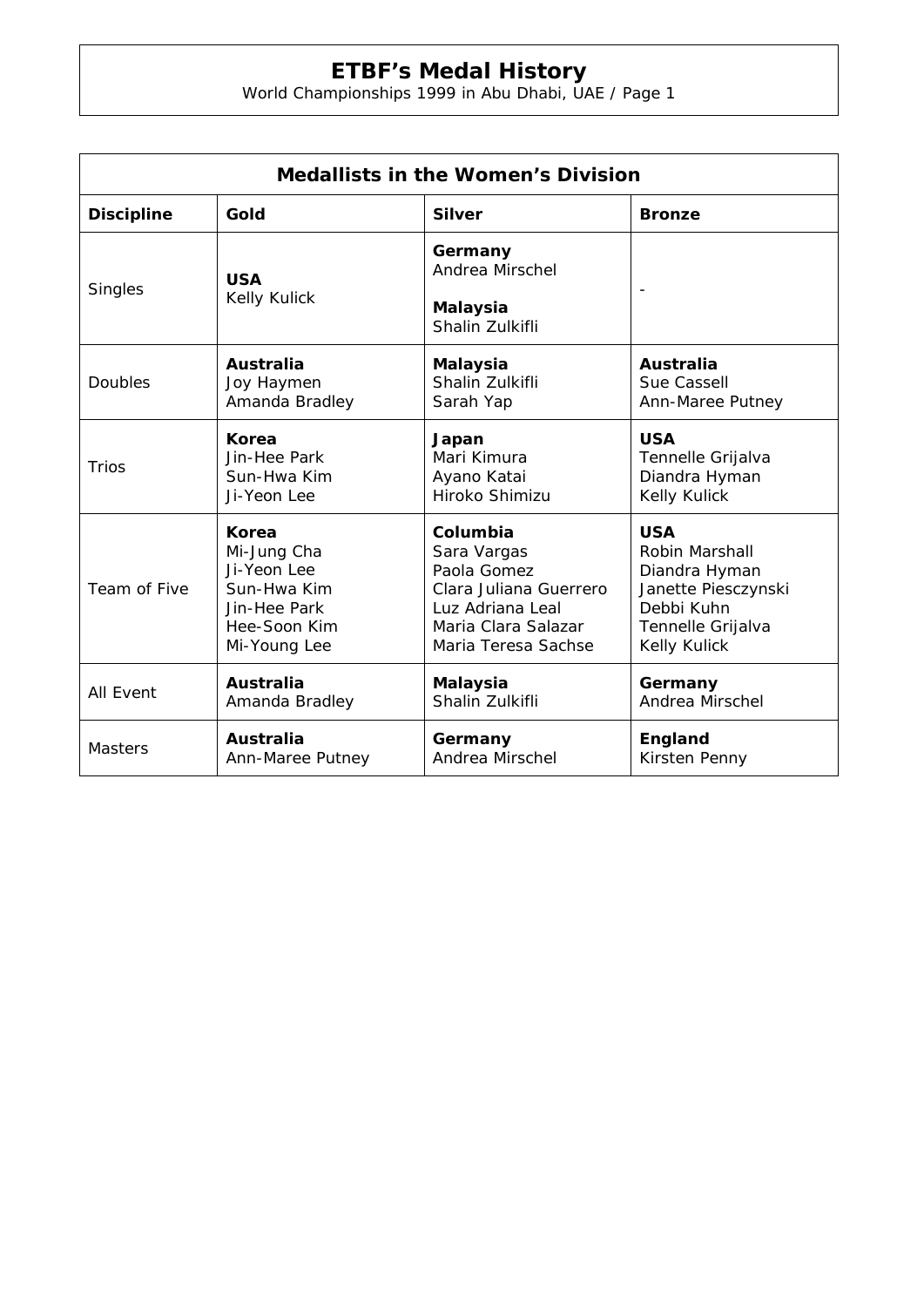## **ETBF's Medal History**

World Championships 1999 in Abu Dhabi, UAE / Page 2

| <b>Medallists in the Men's Division</b> |                                                |                                                                                                       |                          |  |  |
|-----------------------------------------|------------------------------------------------|-------------------------------------------------------------------------------------------------------|--------------------------|--|--|
| <b>Discipline</b>                       | Gold                                           | <b>Silver</b>                                                                                         | <b>Bronze</b>            |  |  |
| Singles                                 | <b>Belgium</b>                                 | Germany                                                                                               | <b>Netherlands</b>       |  |  |
|                                         | Gery Verbruggen                                | Achim Grabowski                                                                                       | Nico Thienpondt          |  |  |
| <b>Doubles</b>                          | Sweden<br>Patrick Backe<br><b>Martin Blixt</b> | Colombia<br><b>Andres Gomez</b><br>Jaime Monroy<br><b>Finland</b><br>Kimmo Lehtonen<br>Petri Mannonen |                          |  |  |
| <b>Trios</b>                            | <b>Finland</b>                                 | <b>Norway</b>                                                                                         | Qatar                    |  |  |
|                                         | Antti-Pekka Lax                                | Kim Asbjörn Haugen                                                                                    | Ahmed Shaheen            |  |  |
|                                         | Lasse Lintilä                                  | Petter Hansen                                                                                         | Bandar Al-Shafi          |  |  |
|                                         | Ari Halme                                      | Tore Torgersen                                                                                        | Saeed Al-Hajri           |  |  |
| Team of Five                            | Sweden                                         | <b>USA</b>                                                                                            | Germany                  |  |  |
|                                         | <b>Tomas Leandersson</b>                       | Tony Manna                                                                                            | Achim Grabowski          |  |  |
|                                         | Patrick Backe                                  | John Eiss                                                                                             | Manfred Zabel            |  |  |
|                                         | Johan Damberg                                  | Michael Mullin                                                                                        | <b>Christian Nokel</b>   |  |  |
|                                         | <b>Martin Blixt</b>                            | <b>Bill Hoffman</b>                                                                                   | <b>Thilo Diesener</b>    |  |  |
|                                         | Raymond Jansson                                | John Gaines                                                                                           | Carsten Hartmann         |  |  |
|                                         | Göran Carlsson                                 | Vernon Peterson                                                                                       | Tobias Gäbler            |  |  |
| <b>All Event</b>                        | <b>Norway</b>                                  | <b>Mexico</b>                                                                                         | Sweden                   |  |  |
|                                         | Tore Torgersen                                 | Roberto Silva                                                                                         | <b>Tomas Leandersson</b> |  |  |
| <b>Masters</b>                          | Oatar                                          | <b>Belgium</b>                                                                                        | <b>Finland</b>           |  |  |
|                                         | Ahmed Shaheen                                  | Gery Verbruggen                                                                                       | Ari Halme                |  |  |